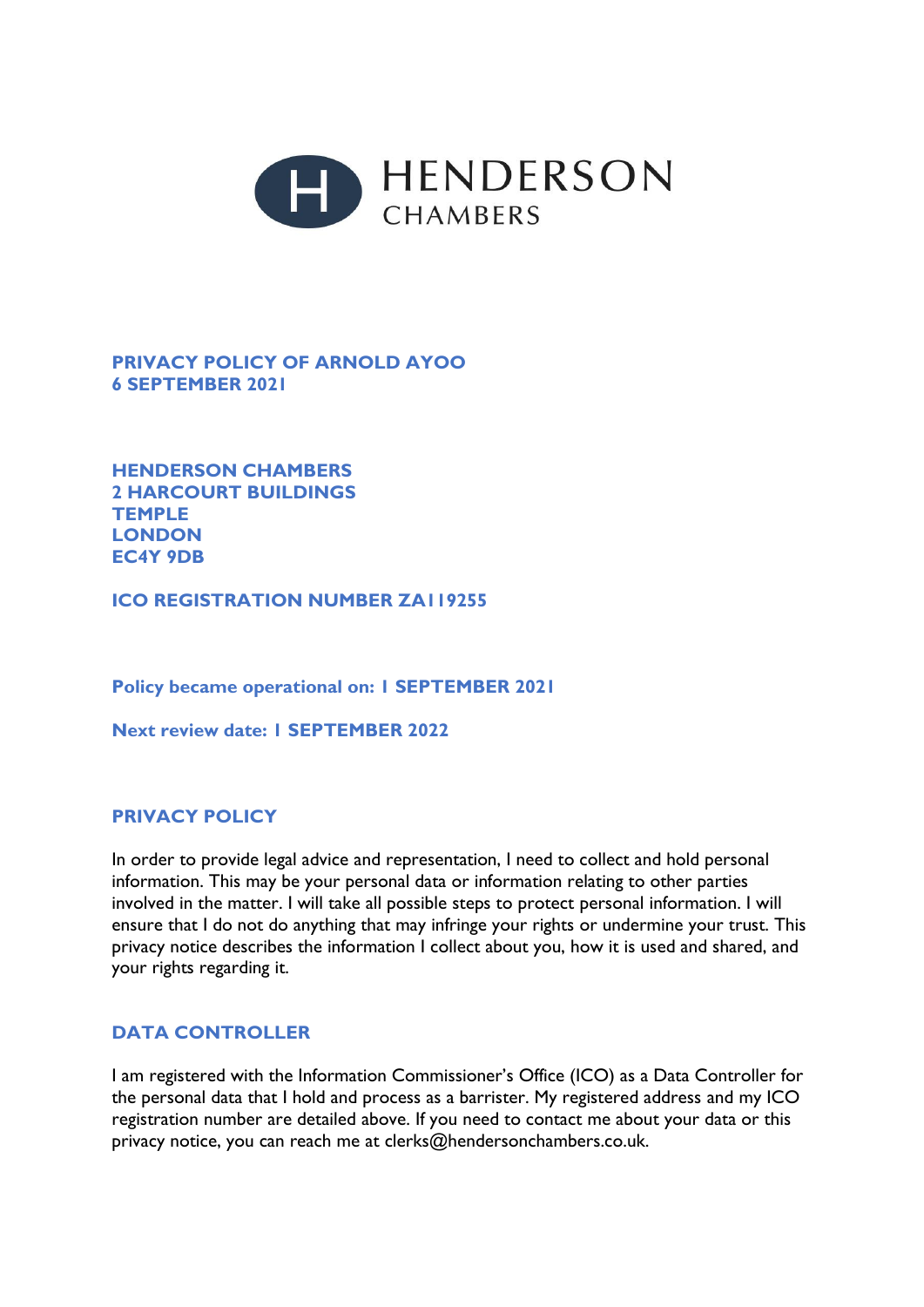# **DATA COLLECTION**

The vast majority of the information that I hold about you is provided to or gathered by me in the course of your case and/or proceedings. Your solicitor and/or I will tell you why we need the information and how we will use it. On occasion I may also obtain information that is available publicly.

# **WHAT DATA DO I PROCESS ABOUT YOU?**

I collect and process both personal data and special categories of personal data as defined in the GDPR. This may include:

- Name
- Email address
- Phone number
- Address
- Payment or bank details
- Date of birth
- Next of kin details
- Details pertaining to education and employment
- Information on your background & current circumstances
- Financial information.

Where relevant, I may also need to process special category personal data that reveals your:

- Racial or ethnic origin
- Political opinions
- Religious and philosophical beliefs
- Trade union membership
- Genetic data
- Biometric data for the purpose of uniquely identifying a natural person
- Data concerning health
- Sex life and sexual orientation.

On occasion, I may also process personal data relating to criminal convictions and offences.

#### **MY LAWFUL BASIS FOR PROCESSING YOUR INFORMATION**

The General Data Protection Regulation (the GDPR) requires all organisations that process personal data to have a lawful basis for doing so. The lawful bases identified in the GDPR that I seek to rely upon are as follows:

• Consent of the data subject – where this required, I will ensure that I have your specific consent for processing your data.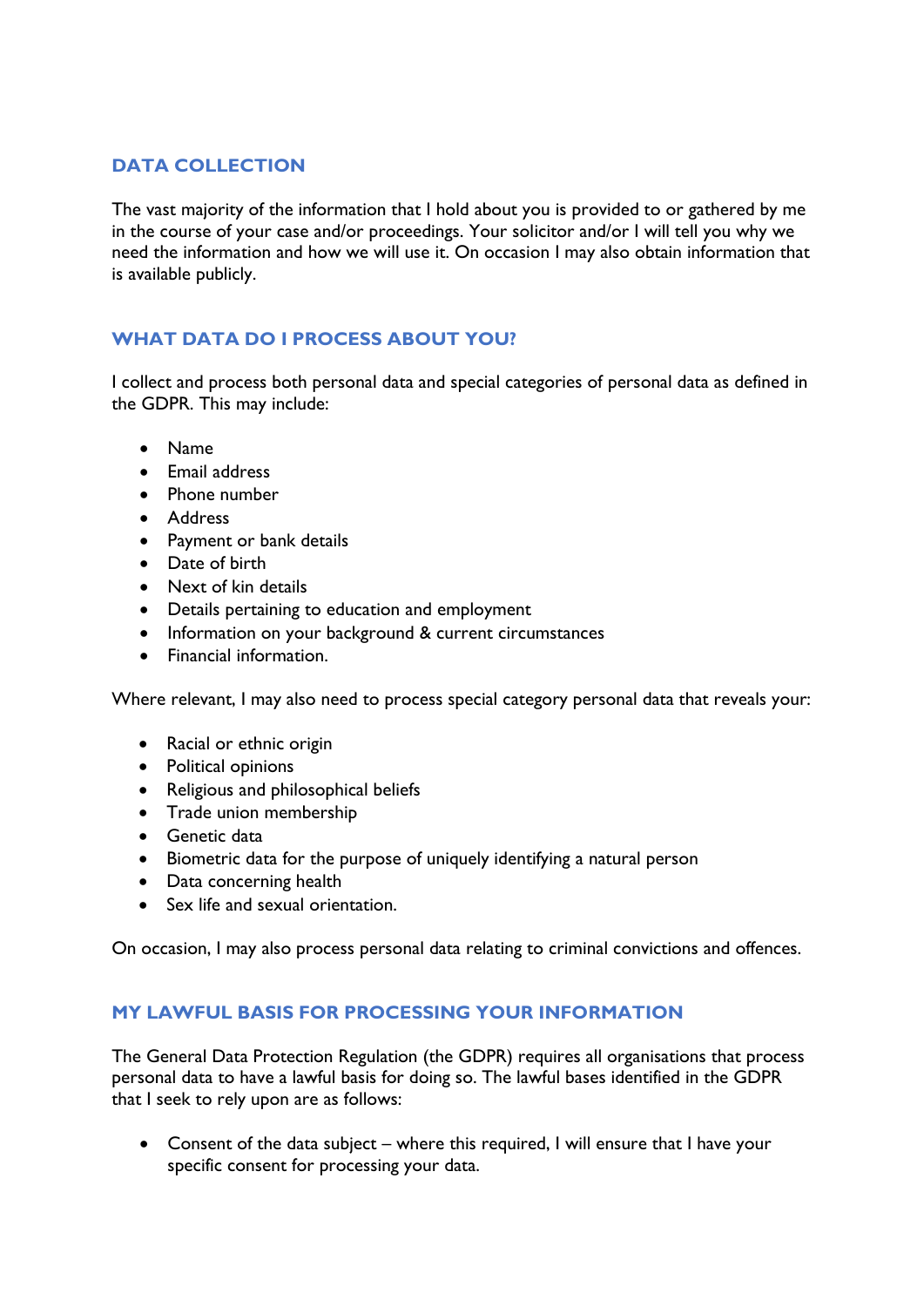- Performance of a contract with the data subject or to take steps to enter into a contract.
- Compliance with a legal obligation to comply with various regulatory and professional obligations, e.g. filing tax returns with HMRC.
- The legitimate interests of my business or a third party, except where such interests are overridden by the interests, rights or freedoms of the data subject.

Examples of legitimate interests include:

- Where the data subject is a client or in the service of the controller;
- Provision of legal services and advice;
- Processing is necessary to ensure network and information security, including preventing unauthorised access;
- For purposes of practice management, accounting and debt recovery;
- For completion of professional regulatory requirements;
- Processing for direct marketing purposes, or to prevent fraud; and
- Reporting threats to public security.

# **SPECIAL CATEGORY PROCESSING**

I process special category data when:

- 1. I have your explicit consent to do so; or
- 2. It is necessary for the exercise or defence of legal claims or judicial acts.

# **CRIMINAL DATA PROCESSING**

On occasion, I process data relating to criminal offences where it is necessary for:

- The purpose of, or in connection with, any legal proceedings;
- The purpose of obtaining legal advice; or
- The purposes of establishing, exercising or defending legal rights.

I use your information to:

- Provide legal advice and representation;
- Assist in training pupils and mini pupils;
- Investigate and address your concerns;
- Communicate with you about news, updates and events;
- Investigate or address legal proceedings relating to your use of my services, or as otherwise allowed by applicable law;
- Make statutory returns
- Assist in any tendering or panel membership applications;
- Assist in any other applications for the purpose of professional development or career progression;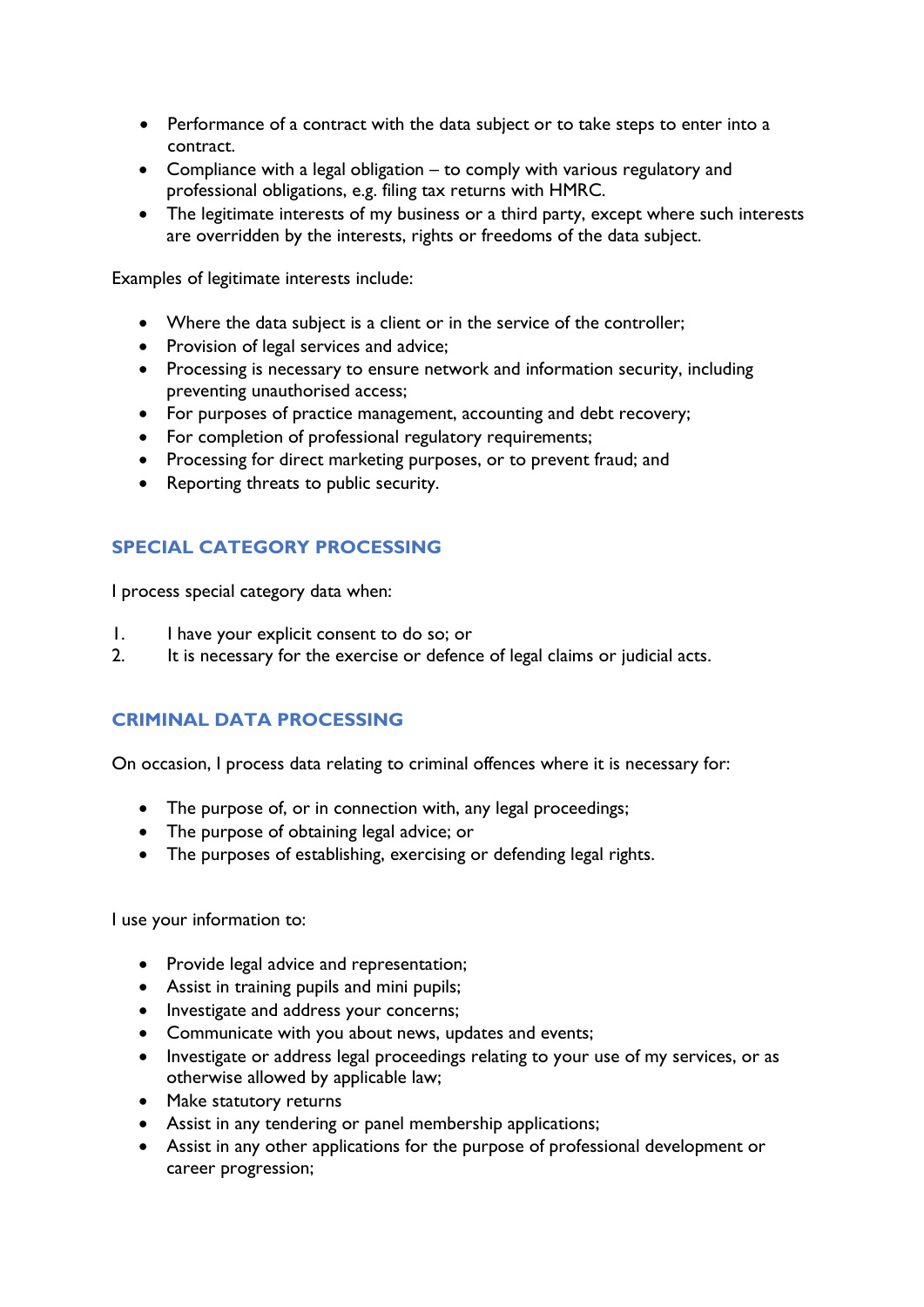- Communicate legal updates and judgments to other legal professionals;
- For marketing purposes.

### **I MAY SHARE YOUR PERSONAL DATA WITH:**

- Instructing solicitors or other lawyers involved in your case;
- A pupil or mini pupil, under my training;
- Opposing counsel, for the purposes of resolving the case;
- My chambers management and staff who provide administrative services;
- My regulator or legal advisors in the event of a dispute or other legal matter;
- Law enforcement officials, government authorities, or other third parties to meet any legal obligations;
- Legal directories, for the purpose of professional development;
- Any relevant panel or tendering committee, for the purpose of professional development;
- Accountants and banking officials;
- Regulators or arbitrators, where complaints or disputes arise;
- Any other party where I ask you for consent, and you consent, to the sharing.

### **TRANSFERS TO THIRD COUNTRIES AND INTERNATIONAL ORGANISATIONS**

I do not transfer any personal data to third countries or international organisations.

#### **DATA RETENTION**

I retain your personal data while you remain a client unless you ask me to delete it. My Retention and Disposal Policy details how long I hold data for and how I dispose of it when it no longer needs to be held. I will delete or anonymise your information at your request unless:

- There is an unresolved issue, such as a claim or dispute;
- I am legally required to; or
- There are overriding legitimate business interests to do so.

# **YOUR RIGHTS**

The GDPR gives you specific rights in terms of your personal data. For example, you have to be informed about the information I hold and what I use it for; you can ask for a copy of the personal information I hold about you; you can ask me to correct any inaccuracies with the personal data I hold, and you can ask me to stop sending you direct mail, or emails, or in some circumstances ask me to stop processing your details. Finally, if I do something irregular or improper with your personal data, you can seek compensation for any distress you are caused or loss you have incurred.